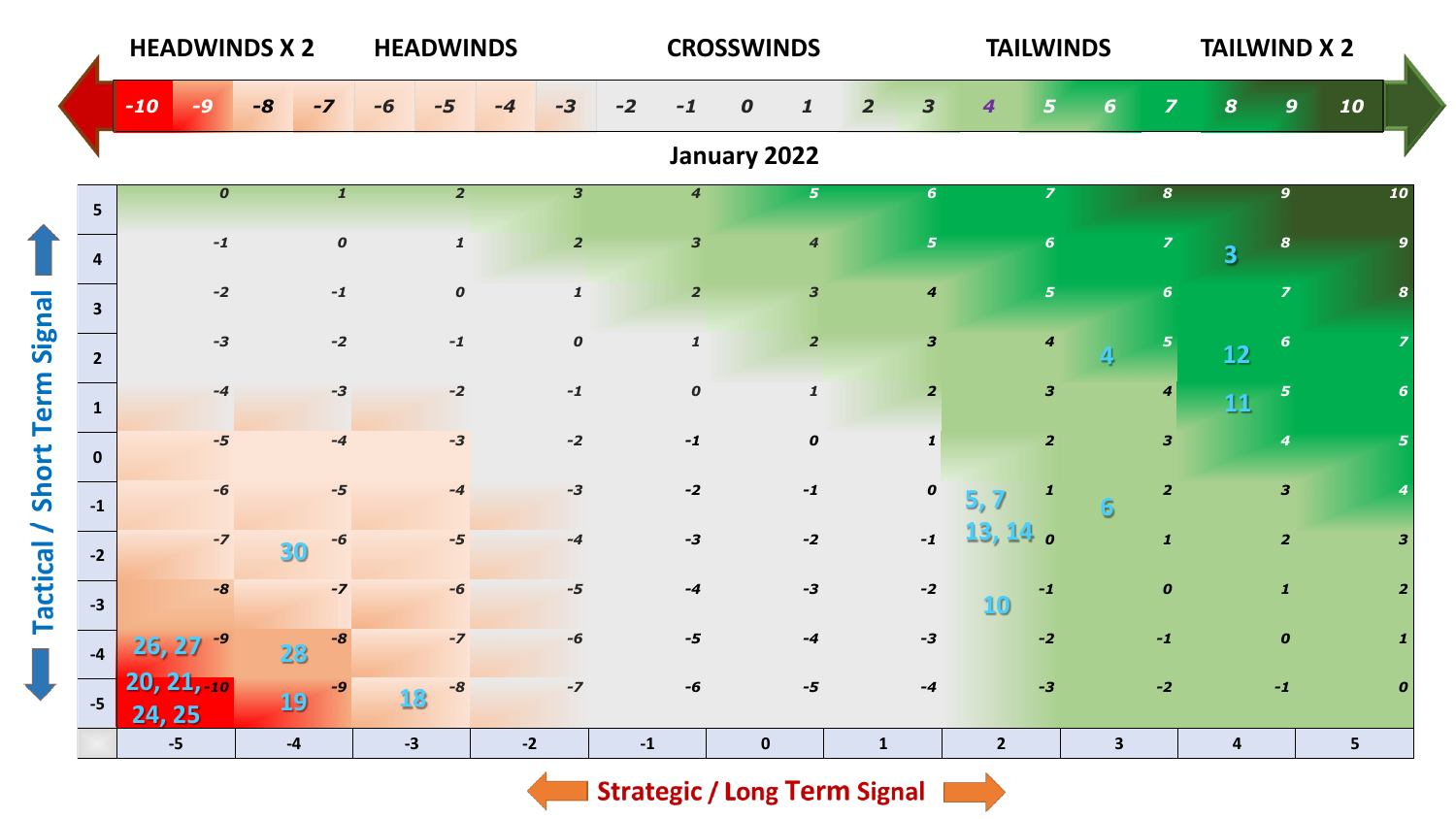|                         |                |                        | <b>HEADWINDS X 2</b> |                  |                 | <b>HEADWINDS</b> |      |                         |                |                             | <b>CROSSWINDS</b> |                             |                |                         |                | <b>TAILWINDS</b>        |              |                         | <b>TAILWIND X 2</b>     |                         |                |                  |  |
|-------------------------|----------------|------------------------|----------------------|------------------|-----------------|------------------|------|-------------------------|----------------|-----------------------------|-------------------|-----------------------------|----------------|-------------------------|----------------|-------------------------|--------------|-------------------------|-------------------------|-------------------------|----------------|------------------|--|
|                         | $-10$          | $\boldsymbol{\varPhi}$ | $-8$                 | $-7$             |                 |                  | -4   | $-3$                    | $-2$           |                             | $\boldsymbol{o}$  | $\mathbf{1}$                | $\overline{2}$ | 3                       | 4              | 5                       | 6            | $\overline{z}$          | $\boldsymbol{s}$        | $\mathbf{9}$            | 10             |                  |  |
|                         |                |                        |                      |                  |                 |                  |      |                         |                |                             | February 2022     |                             |                |                         |                |                         |              |                         |                         |                         |                |                  |  |
| 5 <sup>1</sup>          |                | $\boldsymbol{o}$       |                      | $\boldsymbol{1}$ |                 | $\overline{2}$   |      | $\overline{\mathbf{3}}$ |                | $\overline{\boldsymbol{4}}$ |                   | 5 <sup>1</sup>              | 9              | 6 <sup>1</sup>          |                | $\overline{z}$          |              | 8                       |                         | $\mathbf{9}$            |                | 10               |  |
| $\overline{\mathbf{4}}$ |                | $-1$                   |                      | $\pmb{o}$        |                 | $\mathbf{1}$     |      | $\overline{2}$          | $\overline{2}$ | $\overline{\mathbf{3}}$     |                   | $\overline{\boldsymbol{4}}$ |                | $\overline{\mathbf{5}}$ |                | $\boldsymbol{6}$        |              | $\overline{z}$          |                         | $\boldsymbol{s}$        |                | q                |  |
| 3 <sup>1</sup>          |                | $-2$                   | 4, 7                 | $-1$             |                 | $\boldsymbol{o}$ |      | $\mathbf{1}$            |                | $\overline{2}$              |                   | $\overline{\mathbf{3}}$     |                | $\boldsymbol{4}$        |                | $\overline{\mathbf{5}}$ |              | 6 <sup>1</sup>          |                         | $\overline{z}$          |                |                  |  |
| $2^{\circ}$             |                | $-3$                   |                      | $-2$             | 10 <sub>o</sub> | $-1$             |      | $\boldsymbol{o}$        |                | $\pmb{\mathcal{I}}$         | 16                | $\overline{2}$              |                | $\mathbf{3}$            |                | $\boldsymbol{4}$        |              | 5                       |                         | $\boldsymbol{6}$        |                |                  |  |
| $\mathbf{1}$            | $\overline{3}$ | $-4$                   |                      | $-3$             |                 | $-2$             |      | $-1$                    | 15             | $\boldsymbol{o}$            |                   | $\pmb{\mathcal{1}}$         |                | $\overline{2}$          |                | $\mathbf{3}$            |              | $\overline{4}$          |                         | $\overline{5}$          |                | 6                |  |
| $\mathbf 0$             |                | $-5$                   |                      | $-4$             |                 | $-3$             |      | $-2$                    |                | $-1$                        |                   | $\boldsymbol{o}$            |                | $\mathbf{1}$            |                | $\overline{2}$          |              | $\overline{\mathbf{3}}$ |                         | $\boldsymbol{4}$        |                | 5                |  |
| $-1$                    |                | $-6$                   |                      | $-5$             | 25, 28          | -4               |      | $-3$                    |                | $-2$                        |                   | $-1$                        |                | $\pmb{o}$               |                | $\boldsymbol{1}$        |              | $\overline{2}$          |                         | $\overline{\mathbf{3}}$ |                |                  |  |
| $-2$                    |                | $-7$                   |                      | $-6$             | 14, 17          | $-5$             |      | $-4$                    |                | $-3$                        |                   | $-2$                        |                | $-1$                    |                | $\pmb{o}$               |              | $\mathbf{1}$            |                         | $\overline{2}$          |                | $\mathbf{3}$     |  |
| $-3$                    |                | $-8$                   | 11                   | $-7$             |                 | $-6$             |      | $-5$                    |                | $-4$                        |                   | $-3$                        |                | $-2$                    |                | $-1$                    |              | $\boldsymbol{o}$        |                         | $\mathbf{1}$            |                | $\overline{2}$   |  |
| $-4$                    |                | $-9$                   | 24                   | $-8$             |                 | $-7$             |      | $-6$                    |                | $-5$                        |                   | $-4$                        |                | $-3$                    |                | $-2$                    |              | $-1$                    |                         | $\boldsymbol{o}$        |                | 1                |  |
| $-5$                    | 18, 22, 23     |                        |                      | $-9$             |                 | $-8$             |      | $-Z$                    |                | $-6$                        |                   | $-5$                        |                | $-4$                    |                | $-3$                    |              | $-2$                    |                         | $-1$                    |                | $\boldsymbol{0}$ |  |
|                         | $-5$           |                        |                      | $-4$             | $-3$            |                  | $-2$ |                         | $-1$           |                             | $\mathbf 0$       |                             | $\mathbf{1}$   |                         | $\overline{2}$ |                         | $\mathbf{3}$ |                         | $\overline{\mathbf{4}}$ |                         | 5 <sup>1</sup> |                  |  |

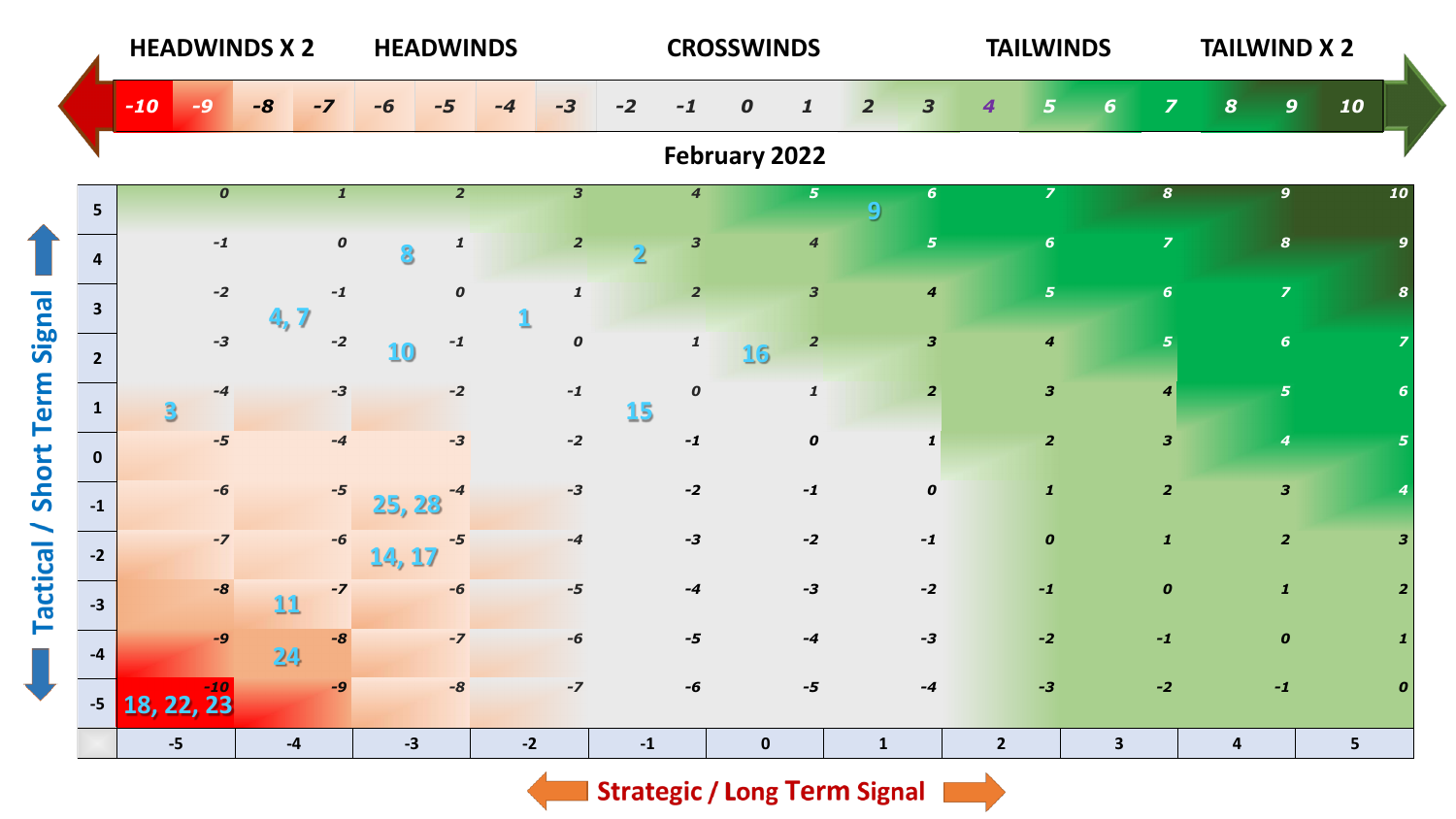|                          |                         | <b>HEADWINDS X 2</b> |                             |      |                         | <b>HEADWINDS</b> |                     |                         |                         |      |                         | <b>CROSSWINDS</b> |                             |                |                             | <b>TAILWINDS</b> |                         |                         | <b>TAILWIND X 2</b>     |                         |                  |                |                         |
|--------------------------|-------------------------|----------------------|-----------------------------|------|-------------------------|------------------|---------------------|-------------------------|-------------------------|------|-------------------------|-------------------|-----------------------------|----------------|-----------------------------|------------------|-------------------------|-------------------------|-------------------------|-------------------------|------------------|----------------|-------------------------|
|                          |                         | $-10$                | -9                          | $-8$ | $-7$                    |                  |                     | -4                      | $-3$                    | $-2$ | $-1$                    | $\boldsymbol{o}$  | $\mathbf{1}$                | $\overline{2}$ | 3                           | 4                | $5\overline{5}$         | 6                       | $\overline{\mathbf{z}}$ | $\boldsymbol{s}$        | $\mathbf{9}$     | 10             |                         |
|                          |                         |                      |                             |      |                         |                  |                     |                         |                         |      |                         | <b>March 2022</b> |                             |                |                             |                  |                         |                         |                         |                         |                  |                |                         |
|                          | 5 <sup>1</sup>          |                      | $\overline{\boldsymbol{o}}$ |      | $\overline{\mathbf{1}}$ |                  | $\overline{2}$      |                         | $\overline{\mathbf{3}}$ |      | $\overline{4}$          |                   | 5 <sup>1</sup>              |                | 6 <sup>1</sup>              |                  | $\overline{\mathbf{z}}$ | 28                      | $\boldsymbol{s}$        | 29                      | $\overline{9}$   |                | 10                      |
|                          | $\overline{\mathbf{4}}$ |                      | $-1$                        |      | $\pmb{o}$               |                  | $\pmb{\mathcal{I}}$ |                         | $\overline{2}$          |      | $\overline{\mathbf{3}}$ |                   | $\overline{\boldsymbol{4}}$ |                | $\overline{\mathbf{5}}$     | 18, 22           | $\boldsymbol{6}$        | 30                      | $\overline{z}$          |                         | $\boldsymbol{8}$ |                | 9                       |
|                          | $\overline{\mathbf{3}}$ |                      | $-2$                        |      | $-1$                    | 3                | $\boldsymbol{o}$    | 16                      | $\mathbf{1}$            | 17   | $\overline{2}$          |                   | $\overline{\mathbf{3}}$     | 31             | $\overline{\boldsymbol{4}}$ | 24, 25<br>21     | $\overline{5}$          |                         | $6\phantom{1}$          |                         | $\overline{z}$   |                |                         |
| <b>Short Term Signal</b> | $2^{\circ}$             |                      | $-3$                        |      | $-2$                    |                  | $-1$                | $\overline{\mathbf{2}}$ | $\boldsymbol{o}$        |      | $\pmb{\mathcal{I}}$     |                   | $\overline{2}$              | 23             | $\mathbf{3}$                |                  | $\boldsymbol{4}$        |                         | $5\overline{5}$         |                         | $\boldsymbol{6}$ |                |                         |
|                          | $\mathbf{1}$            |                      | $-4$                        |      | $-3$                    |                  | $-2$                |                         | $-1$                    |      | $\pmb{o}$               |                   | $\pmb{\mathcal{I}}$         |                | $\overline{2}$              |                  | $\mathbf{3}$            |                         | $\boldsymbol{4}$        |                         | $\overline{5}$   |                | 6                       |
|                          | $\mathbf{0}$            |                      | $-5$                        |      | $-4$                    |                  | $-3$                |                         | $-2$                    |      | $-1$                    |                   | $\boldsymbol{o}$            |                | $\mathbf{1}$                |                  | $\overline{2}$          |                         | $\overline{\mathbf{3}}$ |                         | 4                |                | 5                       |
|                          | $-1$                    |                      | $-6$                        |      | $-5$                    |                  | $-4$                |                         | $-3$                    |      | $-2$                    |                   | $-1$                        |                | $\pmb{o}$                   |                  | $\boldsymbol{1}$        |                         | $\overline{2}$          |                         | $\mathbf{3}$     |                |                         |
|                          | $-2$                    |                      | $-7$                        |      | $-6$                    |                  | $-5$                | 9                       | $-4$                    |      | $-3$                    |                   | $-2$                        |                | $-1$                        |                  | $\boldsymbol{o}$        |                         | $\mathbf{1}$            |                         | $\overline{2}$   |                | $\overline{\mathbf{3}}$ |
| Tactical /               | $-3$                    |                      | $-8$                        |      | $-7$<br>4,15            | 10               | -6                  |                         | $-5$                    |      | $-4$                    |                   | $-3$                        |                | $-2$                        |                  | $-1$                    |                         | $\boldsymbol{o}$        |                         | $\mathbf{1}$     |                | $\overline{2}$          |
|                          | $-4$                    |                      | $-9$                        |      | $-8$                    |                  | $-7$                |                         | $-6$                    |      | $-5$                    |                   | $-4$                        |                | $-3$                        |                  | $-2$                    |                         | $-1$                    |                         | $\boldsymbol{o}$ |                | $\mathbf{1}$            |
|                          | $-5$                    | 7, 11, 14            |                             |      | -9<br>8                 |                  | $-8$                |                         | $-7$                    |      | -6                      |                   | $-5$                        |                | $-4$                        |                  | $-3$                    |                         | $-2$                    |                         | $-1$             |                | $\boldsymbol{0}$        |
|                          |                         | $-5$                 |                             |      | $-4$                    | $-3$             |                     | $-2$                    |                         | $-1$ |                         | $\mathbf 0$       |                             | $\mathbf{1}$   |                             | $\overline{2}$   |                         | $\overline{\mathbf{3}}$ |                         | $\overline{\mathbf{4}}$ |                  | 5 <sup>1</sup> |                         |

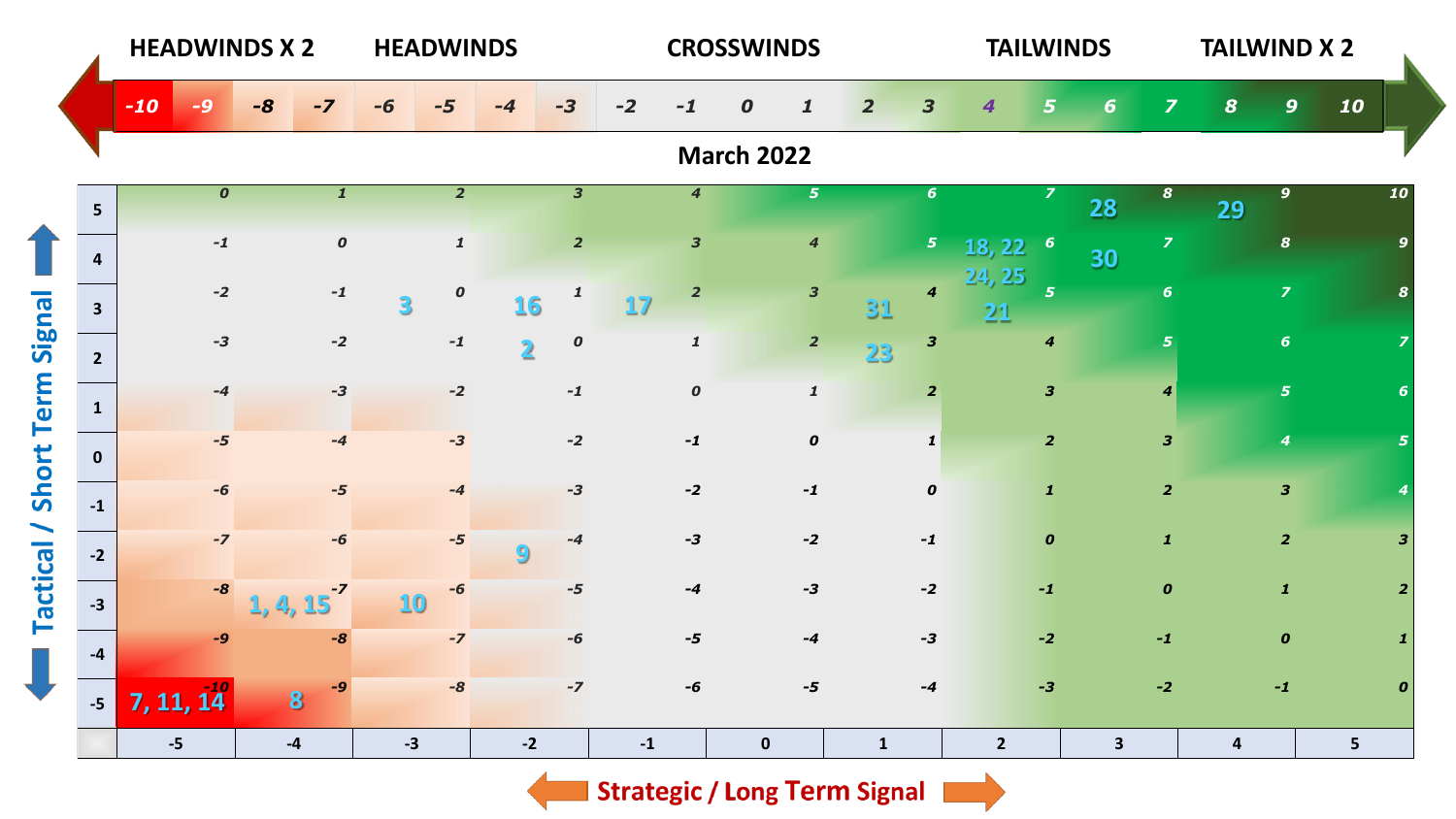|                           |       | <b>HEADWINDS X 2</b>        |        | <b>HEADWINDS</b>      |      |                  |      |                         |      | <b>CROSSWINDS</b>       |                   |                         |                |                         | <b>TAILWINDS</b> |                         | <b>TAILWIND X 2</b>     |                         |                         |                  |                |                  |
|---------------------------|-------|-----------------------------|--------|-----------------------|------|------------------|------|-------------------------|------|-------------------------|-------------------|-------------------------|----------------|-------------------------|------------------|-------------------------|-------------------------|-------------------------|-------------------------|------------------|----------------|------------------|
|                           | $-10$ | $\blacktriangle$            | -8     | $-7$                  |      |                  | -4   | $-3$                    | $-2$ | -1                      | $\boldsymbol{o}$  | $\mathbf{1}$            | $\overline{2}$ | $\overline{\mathbf{3}}$ | 4                | 5                       | 6                       | $\overline{z}$          | $\boldsymbol{8}$        | $\mathbf{9}$     | 10             |                  |
|                           |       |                             |        |                       |      |                  |      |                         |      |                         | <b>April 2022</b> |                         |                |                         |                  |                         |                         |                         |                         |                  |                |                  |
| 5 <sup>1</sup>            |       | $\overline{\boldsymbol{o}}$ |        | $\mathbf{1}$          |      | $\overline{2}$   |      | $\overline{\mathbf{3}}$ |      | $\boldsymbol{4}$        |                   | 5 <sub>1</sub>          |                | $6\phantom{1}$          |                  | $\overline{z}$          |                         | $\boldsymbol{s}$        | 4                       | $\mathbf{9}$     |                | 10               |
| $\overline{\mathbf{4}}$   |       | $\mathbf{-1}$               |        | $\boldsymbol{o}$      |      | $\mathbf{1}$     |      | $\overline{2}$          |      | $\overline{\mathbf{3}}$ |                   | $\overline{\mathbf{4}}$ |                | $\overline{\mathbf{5}}$ | 1                | $\boldsymbol{6}$        |                         | $\overline{z}$          |                         | $\boldsymbol{s}$ |                | 9                |
| 3 <sup>1</sup>            |       | $-2$                        |        | $-1$                  |      | $\boldsymbol{o}$ |      | $\pmb{\mathcal{I}}$     |      | $\overline{2}$          |                   | $\overline{\mathbf{3}}$ |                | $\boldsymbol{4}$        |                  | $\overline{\mathbf{5}}$ |                         | 6 <sup>1</sup>          |                         | $\overline{z}$   |                |                  |
| $2^{\circ}$               |       | $-3$                        |        | $-2$                  |      | $\mathbf{-1}$    |      | $\pmb{o}$               |      | $\pmb{\mathcal{I}}$     |                   | $\overline{2}$          | $\overline{5}$ | $\mathbf{3}$            |                  | $\boldsymbol{4}$        |                         | 5 <sup>1</sup>          |                         | $\boldsymbol{6}$ |                |                  |
| $\mathbf{1}$              |       | $-4$                        |        | $-3$                  |      | $-2$             |      | $-1$                    |      | $\boldsymbol{o}$        |                   | $\mathbf{1}$            |                | $\overline{2}$          |                  | $\overline{\mathbf{3}}$ |                         | $\boldsymbol{4}$        |                         | $\overline{5}$   |                | 6                |
| $\mathbf{0}$              |       | $-5$                        |        | $-4$                  |      | $-3$             | 19   | $-2$                    |      | $-1$                    | 20                | $\boldsymbol{o}$        |                | $\mathbf{1}$            |                  | $\overline{\mathbf{2}}$ |                         | $\overline{\mathbf{3}}$ |                         | $\boldsymbol{4}$ |                | 5 <sup>5</sup>   |
| Short Term Signal<br>$-1$ |       | $-6$                        |        | $-5$                  | 13   | -4               |      | $-3$                    | 6,7  | $-2$                    |                   | $-1$                    |                | $\pmb{o}$               |                  | $\mathbf{1}$            |                         | $\overline{2}$          |                         | $\mathbf{3}$     |                |                  |
| $-2$                      |       | $-7$                        |        | $-6$                  |      | $-5$             |      | $-4$                    |      | $-3$                    |                   | $-2$                    |                | $-1$                    |                  | $\boldsymbol{o}$        |                         | $\mathbf{1}$            |                         | $\overline{2}$   |                | $\mathbf{3}$     |
| $-3$                      |       | $-8$<br>21                  |        | $14, 23$ <sup>7</sup> |      | -6               |      | $-5$                    |      | $-4$                    |                   | $-3$                    |                | $-2$                    |                  | $-1$                    |                         | $\boldsymbol{o}$        |                         | $\mathbf{1}$     |                | $\overline{2}$   |
| $-4$                      |       | -9<br>11, 18,               | 12, 25 | $-8$                  |      | $-7$             |      | $-6$                    |      | $-5$                    |                   | $-4$                    |                | $-3$                    |                  | $-2$                    |                         | $-1$                    |                         | $\boldsymbol{o}$ |                |                  |
|                           |       | $-5$ 22, 26, 29             | 27     | $-9$                  |      | $-8$             |      | $-7$                    |      | $-6$                    |                   | $-5$                    |                | $-4$                    |                  | $-3$                    |                         | $-2$                    |                         | $-1$             |                | $\boldsymbol{o}$ |
|                           |       | $-5$                        | $-4$   |                       | $-3$ |                  | $-2$ |                         | $-1$ |                         | $\mathbf 0$       |                         | $\mathbf{1}$   |                         | $\overline{2}$   |                         | $\overline{\mathbf{3}}$ |                         | $\overline{\mathbf{4}}$ |                  | 5 <sup>1</sup> |                  |